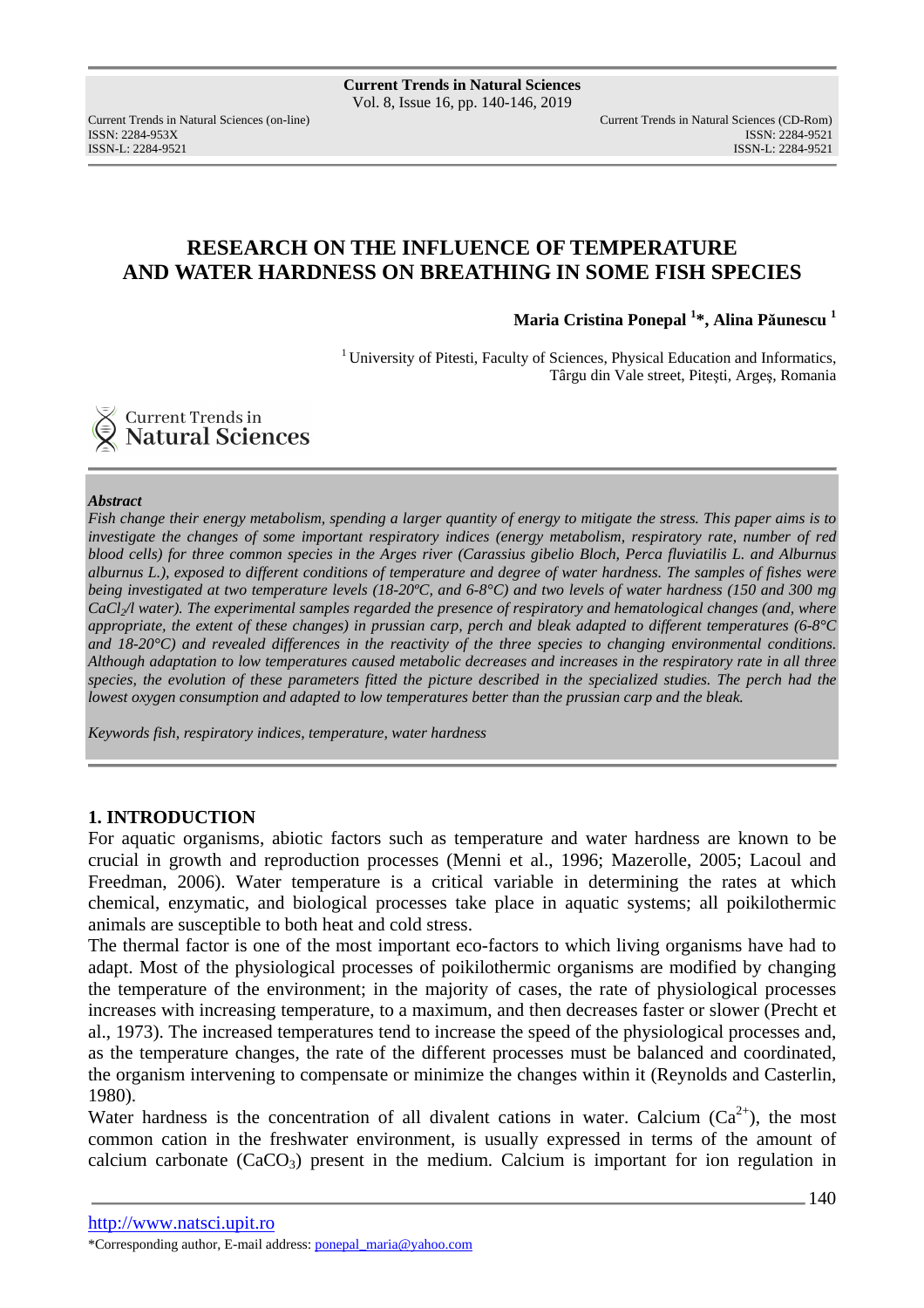Vol. 8, Issue 16, pp. 140-146, 2019

freshwater organisms (Whiteley, 1999). Increased water hardness reduces the permeability of the gill surface, subsequently protecting against whole body Na loss, which is a primary mechanism of low pH and metal-induced toxicity (McDonald et al., 1991; McDonald and Wood 1993).

Acute water hardness toxicity studies reveal a LC50 of 96 hours of: 4 630 mg/l in *Pimephales promelas*, 9500-11300 mg/l (Mount şi colab., 1997) in *Lepomis macrochirus*, 13.400 mg/l in *Gambusia affinis* (EPA, 1991). All research conducted so far reported a toxicity of calcium chloride (acute or chronic) greater than 100 mg/l, regardless of species.

The choice of three common species in the Arges river (*Carassius gibelio* Bloch, *Perca fluviatilis*  L. and *Alburnus alburnus* L.) is based on their widespread, their preservation in laboratory conditions, their importance in the water ecosystems and last but not least their sensitivity to various toxic actions (Bandt - 1941, quoted by Mălăcea, 1969 classifies fish in four sensitivity groups; the selected species are classified in the last three groups: very sensitive - the perch, sensitive – the bleak and less sensitive - the prussian carp).

Therefore, our research was directed towards highlighting the action of temperature, degree of water hardness and fish size on some important respiratory indices (energy metabolism, respiratory rate, number of red blood cells). The advantage of determining the energy metabolism and the respiratory rate is the speed of the response to the action of the stressful factor on the one hand, and its non-invasive nature, on the other hand.

## **2. MATERIALS AND METHODS**

The biological material used in this paper is represented by samples belonging to three species of fishes in the Arges River and its adjacent marshes: *Carassius gibelio* (Bloch), *Perca fluviatilis* L. şi *Alburnus alburnus* L..

Fish adaptation to laboratory conditions was conducted for two weeks in glass aquariums with a capacity of 100 l, under natural photoperiodic conditions and the oxygen dissolved in water was not below 80% (by using water aeration devices) of the maximum possible at the respective temperature and pressure. Feeding during this period was *"ad libitum"* once a day, at around 10; during the experiments fish were not fed to avoid the additional influence of the food factor (Hoar, 1942), thus allowing a better interpretation and comparison of the results. For the low temperature samples, the fish were put in refrigerators, in 25 l aquariums, using artificial lighting (10 hours/day). After acclimatization in the laboratory, fish were separated into lots and placed in the experiments. The lots that met the necessary criteria (less than 5% mortality rate during the first week, and no mortality rate in the second week of acclimatization, if the mortality rate in the first week was between 5 and 10% ) were divided into experimental samples (about 10 samples/experimental lot).

In the experimental samples on bleak (16.46  $\pm$  0.85 g) and perch (28.72  $\pm$  2.36 g) we followed respiratory indices at two thermal levels (18-20º C, and 6-8° C). The samples of prussian carp were the most comprehensive, the respiratory indices being investigated at two fish size ( $C_0$ : 6.8 $\pm$ 3.2g) and  $C_1$ : 26.25 $\pm$ 1.52g), two thermal levels (18-20 $\degree$  C, and 6-8 $\degree$  C) and two degrees of water hardness  $(150 \text{ and } 300 \text{ mg } \text{CaCl}_{2}/l \text{ water}).$ 

Measurements were made at the same period of time (10-12) to avoid the effect of daily dynamics of energy metabolism and respiratory rate (Picoş and Năstăsescu, 1988).

Each lot was a witness in itself, the oxygen consumption and the respiratory rate being established under standard conditions.

We mention that the purpose of the work was not to highlight the respiratory changes during the acclimation, but its result.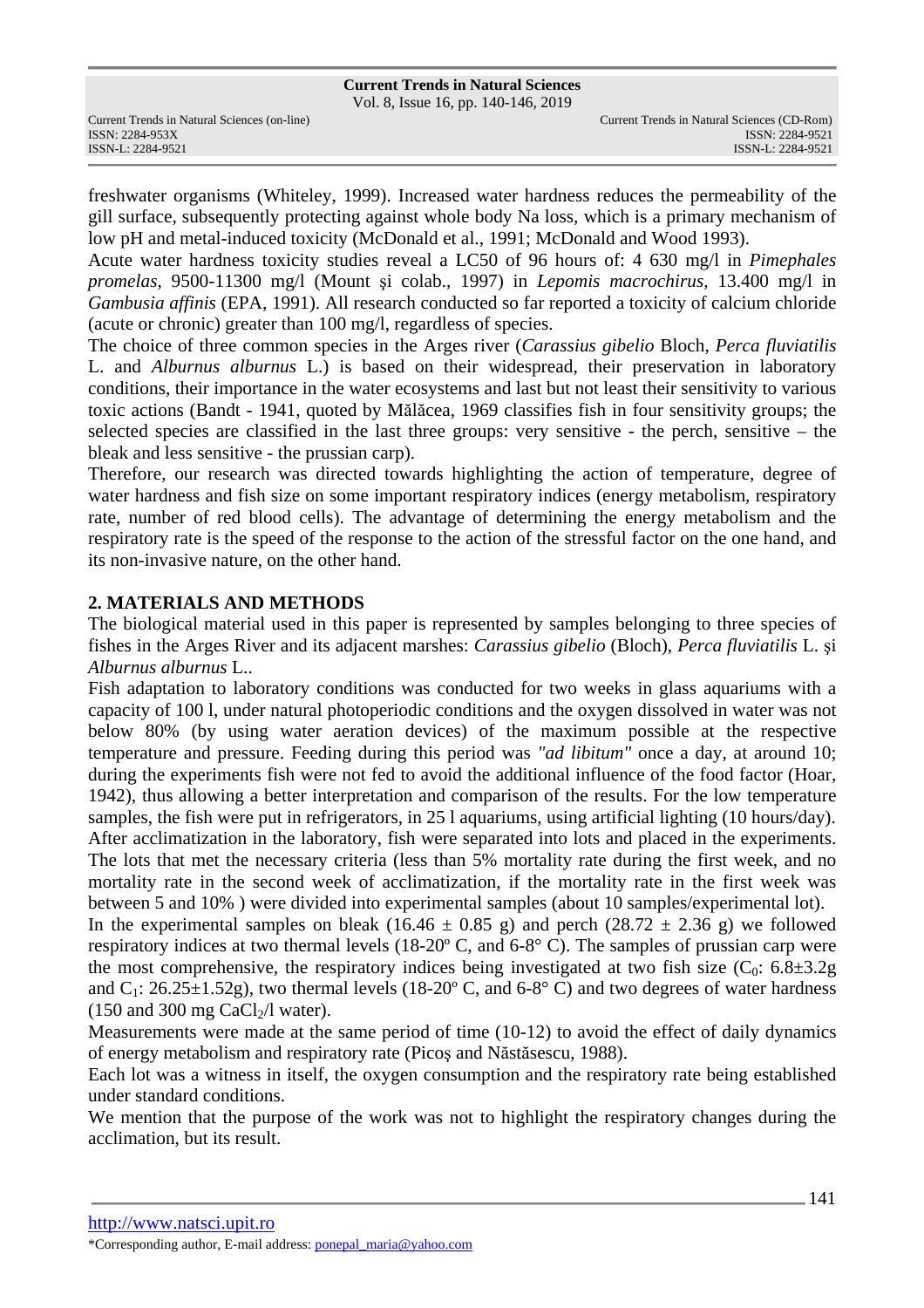Vol. 8, Issue 16, pp. 140-146, 2019

ISSN: 2284-953XISSN: 2284-9521

Oxygen consumption was determined by two methods - the classical Winkler method (confined space), and the use of Hanna HI 9146 oximeter (Picoş and Năstăsescu, 1988). Respiratory rate was measured during fish confinement to achieve Winkler method (Picoş and Năstăsescu, 1988); there were successive determinations of this index (with a chronometer) to get three close values (their arithmetic mean showed the respiratory rate at the time).

The oxygen consumption and the respiratory rate were determined for all experimental samples, at intervals of 24, 48, 72, 96, 168 and 336 hours (where allowed by the surviving animals).

The number of red blood cells was determined using Thoma counting chambers, following the method described by Picoş and Năstăsescu (1988) with blood from the caudal artery - after two weeks of experiment.

The results were interpreted statistically using SPSS 13.0 program for Windows, in accordance with the specialized studies.

## **3. RESULTS AND DISCUSSIONS**

The passage of a poikilothermic organism from higher to lower temperature results in a decrease of its oxygen consumption according to the so-called "Krogh curve" as a consequence of the direct kinetic effect of the new temperature on the reactions involved; after stabilization, which can take hours or days (Kinne, 1964, quoted by Marinescu, 2000), the oxygen consumption reaches the value corresponding to the new temperature.

The values of oxygen consumption in prussian carps, determined at the temperature of 6-8° C are about 30% lower than those at 18-20 $\degree$  C in group C<sub>1</sub> (with the average weight of 28.38 g) and 40% in the group  $C_0$  (with an average weight of 7.2 g). Decreases in the metabolic rate as a result of the decrease in temperature were also noted by Prosser (1973) - quoted by Marinescu, 2000 - in the socalled "thermal shocks". There are no significant differences in energy metabolism in the 14 days of investigations (after acclimatization), both in the  $C_0$  generation and in the  $C_1$  generation.

The average values of energy metabolism in prussian carps of different sizes are in accordance with the "law of the talies" (Marinescu, 2000), the smaller animals having higher metabolism.

In the case of the other two studied species - perch and bleak - there are no significant changes in the energy metabolism during the whole experiment, if the fish are kept at a constant temperature of 18-20° C and 6-8° C, respectively.

After a prior acclimation of the fish at temperatures of 18-20° C and 6-8° C, the average values of energy metabolism (expressed by oxygen consumption) show that, best adapted to the low temperatures, the species *Perca fluviatilis*, at which shows a reduction of energy metabolism by only 19.29% compared to the control value recorded at room temperature; the reductions of this metabolic index in the other two species studied are 38.12% for *Carassius gibelio* and 43.66% for *Alburnus alburnus*.

The metabolic variations recorded in the experimental variants are similar with the results of Woynárovich (1963, cited by Precht et al., 1973) who report a faster decrease in oxygen consumption in juveniles of *Silurus glanis* and *Cyprinus carpio*, which prefer warm waters, compared to other species: *Esox lucius*, *Lucioperca lucioperca*, which adapts well to cold water.

Brenda Moffit and Larry Crawshaw (1983) - quoted by Marinescu, 2000, also reported a decrease in the metabolism and frequency of breathing movements in carp under conditions of gradual decrease in temperature.

In the case of acclimatized prussian carps at  $6-8$  ° C (figure 1), the average values of the respiratory rate show a decrease of 33-34% compared to those determined at 18-20° C. After the end of the acclimation period at low temperatures, the respiratory rate within the two groups of prussian carps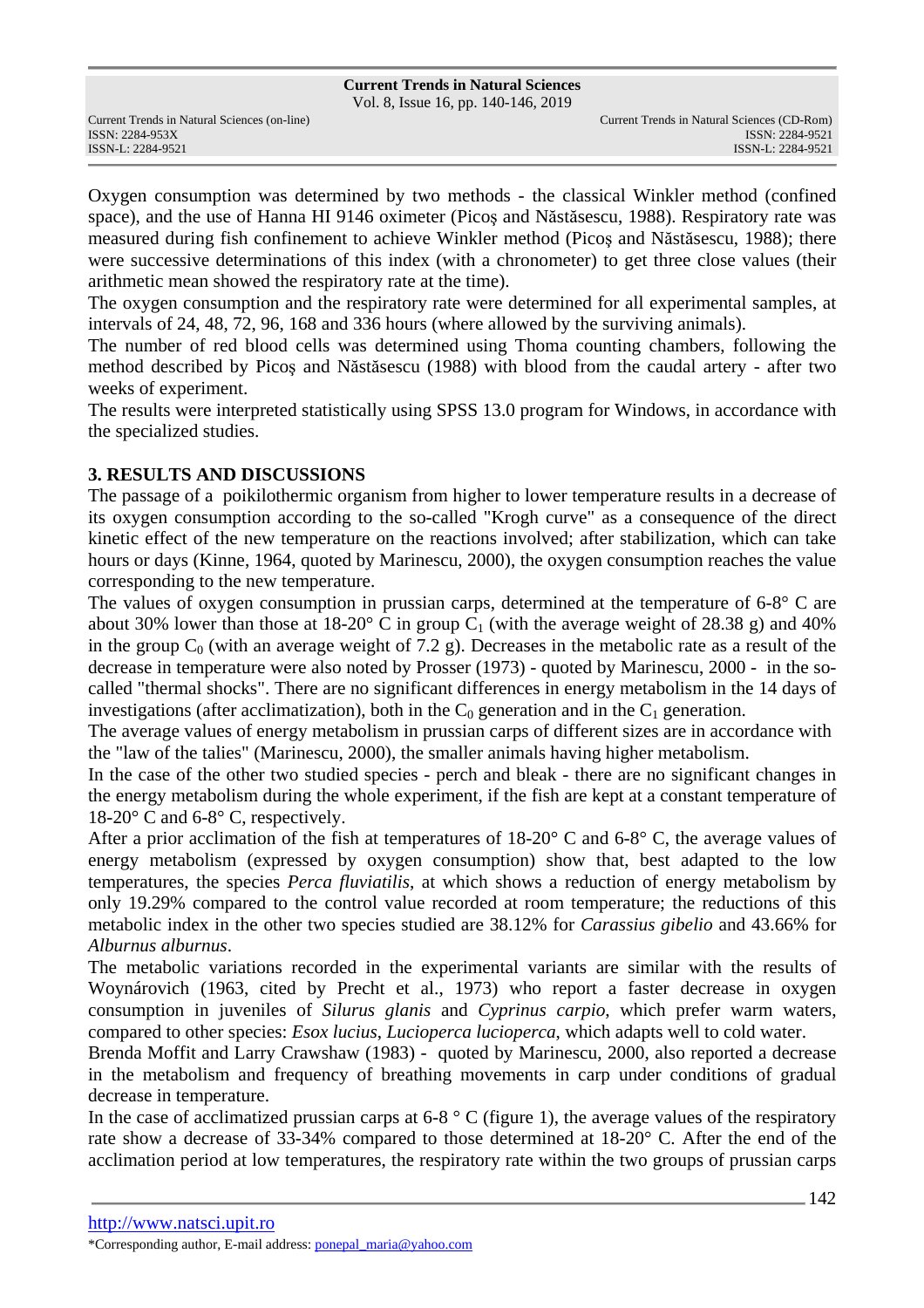**Current Trends in Natural Sciences** Vol. 8, Issue 16, pp. 140-146, 2019

(with an average weight of 7.2 g, respectively 28.38 g) did not show significant changes during the experiment (14 days).



*Figure 1. Mean values of respiratory rate and standard deviation at fish maintained at two thermal levels (means and standard deviation)* 



*Figure 2. Influence of water hardness on energy metabolism in different size prussian carps (means and standard deviation)*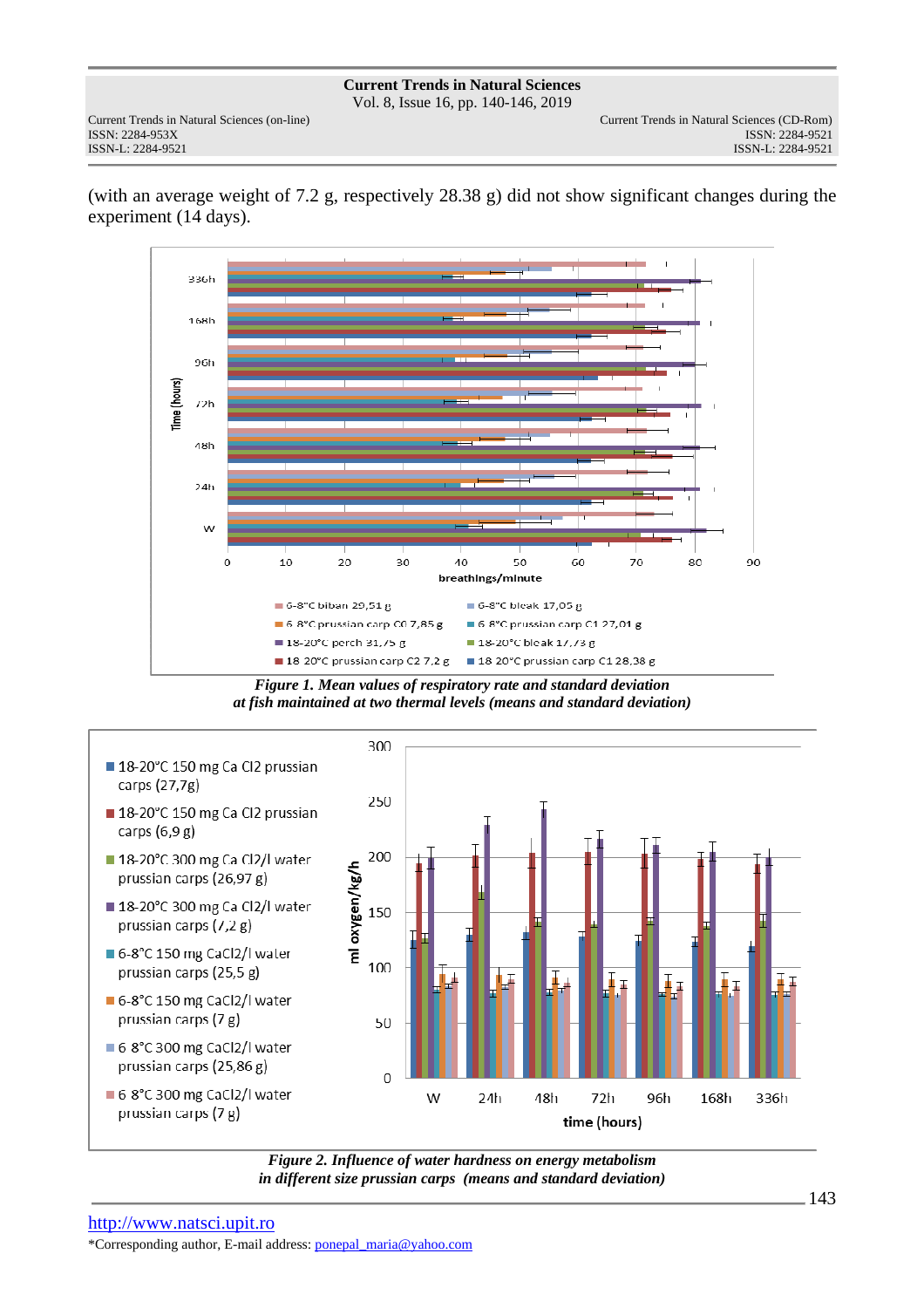Vol. 8, Issue 16, pp. 140-146, 2019

ISSN: 2284-953XISSN: 2284-9521

The average values of respiratory rhythm in fish acclimated to low temperatures are significantly lower than those recorded in fish acclimated to room temperature (18.82% lower in bleak and 20.97% lower in perch). From the data graphically represented in figure 1, it appears that neither the frequency of the respiratory movements changes significantly during the 14 days of experience in any of the investigated species.

The changes presented fit in the "pattern" of the reaction of the teleostei to the decrease of the temperature, which consists of bradycardia, the increase of the respiratory rate (this parameter does not increase, however, to the decreases of the temperature below 15 °C - fact found also by Gehrke and Fielder, 1988 in the species *Leiopotherapon unicolor*) and reducing oxygen consumption.

In the case of prussian carps introduced in the solution of  $CaCl<sub>2</sub>$  in the quantity of 150 mg/l water, there are no significant changes in oxygen consumption at both thermal levels for both weight categories (figure 2).

Calcium chloride at a concentration of 300 mg/l water, however, produces significant changes for the significance threshold  $p < 0.05$  in fish maintained at room temperature. These changes occur 24 hours after the fish are introduced into the solution and are maintained throughout the experiment. The strongest metabolic stimulation is recorded after 48 hours, on prussian carps with an average weight of 7.2 g (221.79% more compared to the values determined before the fish were introduced into the solution). The values recorded at the end of the experiment are higher than those of the control for the larger-sized prussian carps (112.55% compared to the control values) and insignificantly different from the beginning of the experiment, in the small fish.

Respiratory rate in the prussian carps maintained at room temperature increased in both  $CaCl<sub>2</sub>$ concentrations investigated (figure 3). At the end of the experiment, the average values of this physiological index are higher than the values determined before the introduction of fish in solutions (110.11%, respectively 119.72% for the fish of the  $C_1$  generation and 103.37% and respectively, 103.75% for those of the  $C_0$  generation).

The maximum values of the frequency of respiratory movements were recorded after 24 hours in the case of larger fish (18.32% and 27.17% compared to the control values) and after 48 hours in the case of small fish (14.41% and 15.87% compared with the control values).

The respiratory rate of the prussian carps introduced into the water with different hardness at low temperature registered a slight decrease compared to the control values (with a maximum of 10% after 14), a decrease observed from the first 24 hours after exposure. At this temperature of experimentation, there are no significant differences between the fish of different sizes.

Calcium chloride had no lethal effects during the test (14 days) at any of the concentrations experienced (150 and 300 mg/l respectively), a finding that is similar with the data from the literature, the lethal effects appearing at more than 10 times larger (Mount et al., 1997).

At the temperature of 6-8° C the average number of red blood cells decreases compared to the one registered at  $18-20^{\circ}$  C in all three species (the decrease of this index is  $11-15\%$ ) –figure 4.

The mean values of the number of erythrocytes of the prussian carps maintained both at room temperature and at low temperatures (6-8° C) in waters with different hardnesses (150 and 300 mg  $CaCl<sub>2</sub>/l$  water) do not differ significantly from the control values.

Decreased number of erythrocytes in fish exposed to low temperatures has been reported by numerous researchers (Frankel et al., 1966; De Wilde and Houston, 1967; Houston and De Wilde 1968; Huggurgs and De Wilde 1969; Cameron, 1970; Precht et al., 1973).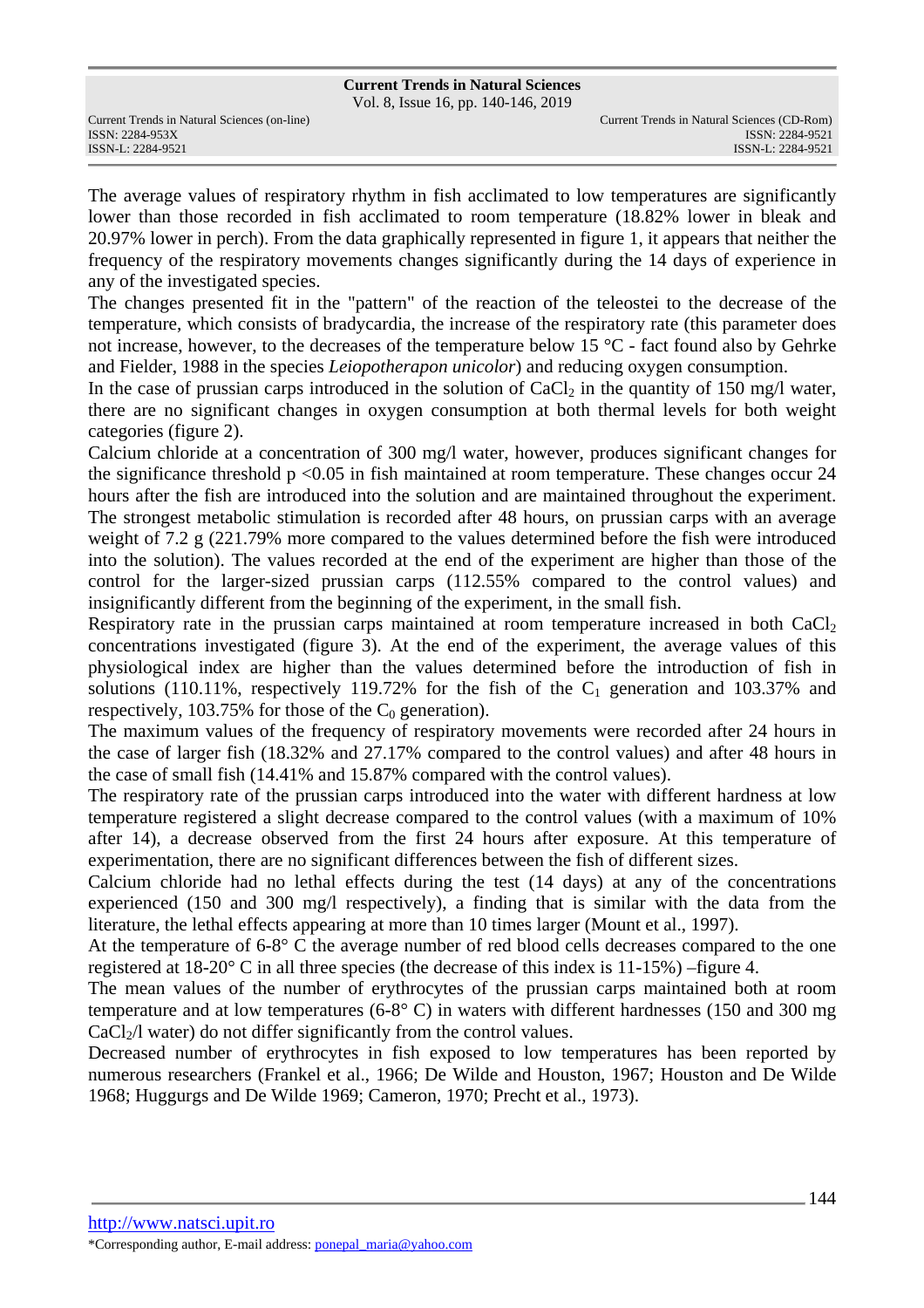Vol. 8, Issue 16, pp. 140-146, 2019

ISSN: 2284-953XISSN: 2284-9521



*Figure 3. Influence of water hardness on respiratory rhythm in different size prussian carps ( means and standard deviation)* 



*Figure 4. The average values of the number of erythrocytes after two weeks from the setting of the experiments*